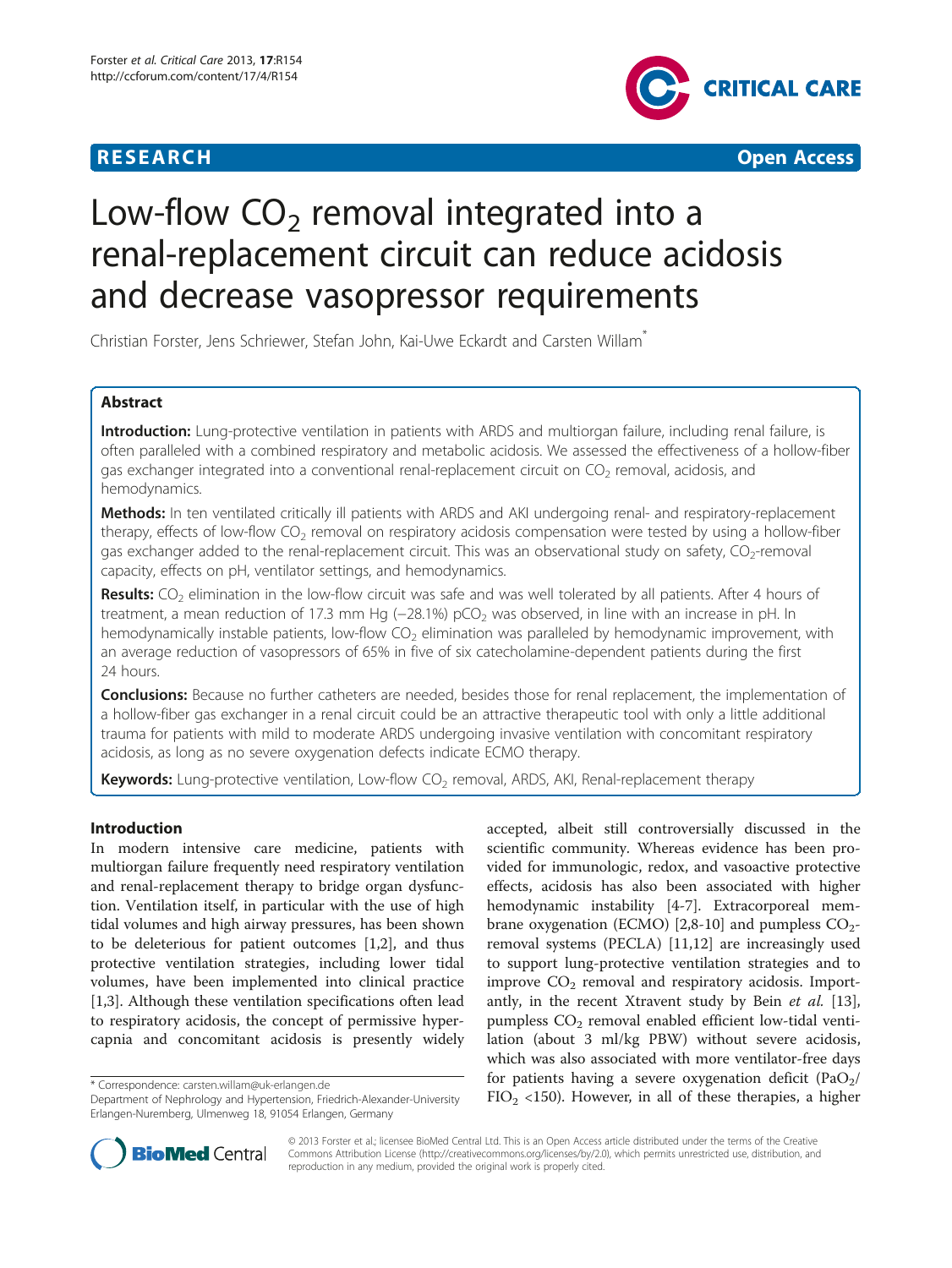extracorporeal blood-flow circuit with additional risk and trauma by using special cannulas with big diameters to the patient is mandatory.

About 35% to 60% of the patients undergoing respiratory therapies in multiorgan failure also need renal-replacement therapies (RRTs) [[14,15](#page-10-0)]. Because, in these patients with concomitant renal failure, extracorporeal blood circuits have necessarily already been established for renal-replacement therapy, we wondered whether addition of a hollow-fiber gas exchanger to the low-flow blood circuit could support lungprotective strategies by improving respiratory acidosis. Although renal-replacement circuits allow only a blood flow of 300 to 500 ml/min, partial elimination of  $CO<sub>2</sub>$ appears to be feasible [[16](#page-10-0)]. Arterial blood with a  $pCO<sub>2</sub>$ of 40 mm Hg (5.3 kPa) contains approximately 500 ml  $CO<sub>2</sub>/L$  (pH 7.4). In sheep experiments, Young *et al.* [[17](#page-10-0)] achieved 130 to 180 ml  $CO<sub>2</sub>$  elimination (500 ml/L pCO<sub>2</sub>) in blood at 40 mm Hg (5.3 kPa) calculated) by using blood-flow rates of about 500 ml/min, combining a hollow-fiber gas exchanger and a hemofiltration device. Livigni *et al.* [[18\]](#page-10-0) also tested effects of low-flow  $CO<sub>2</sub>$ elimination in sheep by using a veno-venous pumpdriven bypass. They found an average  $CO<sub>2</sub>$  reduction of hypercapnic ventilated sheep of 17% to 22%. Batchinsky et al. [\[19\]](#page-10-0) were able to achieve normocapnia in hypercapnic ventilated pigs by using a veno-venous pump-driven system (400 to 600 ml/min blood flow), including a gas exchanger. Altogether, experimental evidence suggests, therefore, that a significant amount of basal  $CO<sub>2</sub>$  production can be eliminated in low-flow veno-venous systems. First experiences in critically ill patients applying  $CO<sub>2</sub>$  removal with low-flow veno-venous systems were gained by using a specialized device with a hollow-fiber gas exchanger adapted to low blood flows (about 350 ml/min; "DecapSmart"). First, case reports described successful application of this system in single patients [\[20-23](#page-10-0)]. Eventually, a clinical study using the DecapSmart system was able to demonstrate effects of low-flow  $CO<sub>2</sub>$  removal in critically ill patients. Here in 10 patients being ventilated with a plateau pressure between 28 and 30 cm  $H_2O$  and having respiratory acidosis, additional low-flow  $CO<sub>2</sub>$  removal reduced  $pCO<sub>2</sub>$  from 73.6 to 50.4 mm Hg and increased pH from  $7.20$  to  $7.32$  in 60 to 90 minutes  $[24]$  $[24]$  $[24]$ . However, the DecapSmart system still needs a specialized device and cannulation, which needs vascular access side to side with cannulas needed for renal-replacement therapy in severe AKI. We thus wondered whether implementation of a hollow-fiber gas exchanger into the renal circuit could combine low-flow  $CO<sub>2</sub>$  removal and renalreplacement therapy by using one system and blood access and tested for ventilatory and hemodynamic effects in 10 severely ill patients with combined respiratory and renal failure.

# Materials and methods CRRT circuit

We used a CVVHD device (bm11/14; Edwards-Lifescience, Irvine, CA, USA) with a standard setup and adjustment for continuous venovenous hemodialysis. A high-flux polysulfone capillary hemofilter with a membrane surface area of  $1.4 \text{ m}^2$ (Polyflux 140 H; Gambro, Hechingen, Germany ) was used.

For decarboxylation, a small standard hollow-fiber gas exchanger (D902 Liliput 2 ECMO; Sorin Group Milan, Italy) was applied. This gas exchanger has a surface area of 0.67  $m<sup>2</sup>$  and is intended for extracorporeal circuits with a maximum blood flow of 2,300 ml/min. According to the manufacturer's description, the filter is coated with phosphorylcholine, which should form a phospholipid-like structure and reduce coagulation. The gas exchanger was integrated into the continuous hemodialysis system after the dialysis filter. For the connection, we used standard tubes with a Luer-lock system. The gas exchanger was attached to the hemodialysis machine with a conventional clamp (Figure [1](#page-2-0)). Venous and arterial pressures were monitored continuously. Gas flow through the gas exchanger was set to 4 L/min (blood flow,  $\langle 300 \text{ ml/min} \rangle$  or 4 to 6 L/min (blood flow,  $>300 \text{ ml}$ / min) with a FiO<sub>2</sub> of 0.21. Only in cases in which oxygenation by the ventilator was critical, the  $FiO<sub>2</sub>$  was varied  $(0.5 \text{ to } 1.0 \text{ FiO}_2)$ , in the hope of counteracting systemic hypoxia. For reasons of simplicity, we called this setting "lung-assisting renal replacement system" or "LARRS."

The LARRS system was tested beforehand in "dummy" experiments, yielding no detectable changes in venous, arterial, and transmembrane pressures and confirming the full function of alarms, bubble catcher, and emergency shutter. In particular, flushing the system with air by artificial occlusion of all three ventilation tubes of the oxygenator led to prompt emergency standby of the CVVHD circuit, according to security standards in renal-replacement therapy devices. Also when the system was subsequently applied to patients, the pressure control of the hemodialysis did not show any differences in the presence of the gas exchanger in comparison to conventional renal-replacement therapy.

Blood flow was primarily adjusted to 400 ml/min, but could be adapted to individual needs and circumstances (300 to 500 ml/min). A 13.5-French double-lumen catheter was placed into the jugular vein. In two patients, we used a second 13.5-French double-lumen catheter in the femoral vein to allow higher blood flows. In this case, the two lumina of one catheter were linked by a yadapter to form a single blood line. This allowed increasing the blood flow about 30% to 40% in these two patients. The dialysate contained Na, 140 mM; K, 4.0 M; Ca, 1.5 mM; Mg, 0.5 mM; Cl, 113 mM; HCO<sub>3</sub>, 35.0 mM; and D-Glucose, 9.0 g/L. Anticoagulation was performed with systemic heparin, and doses were prescribed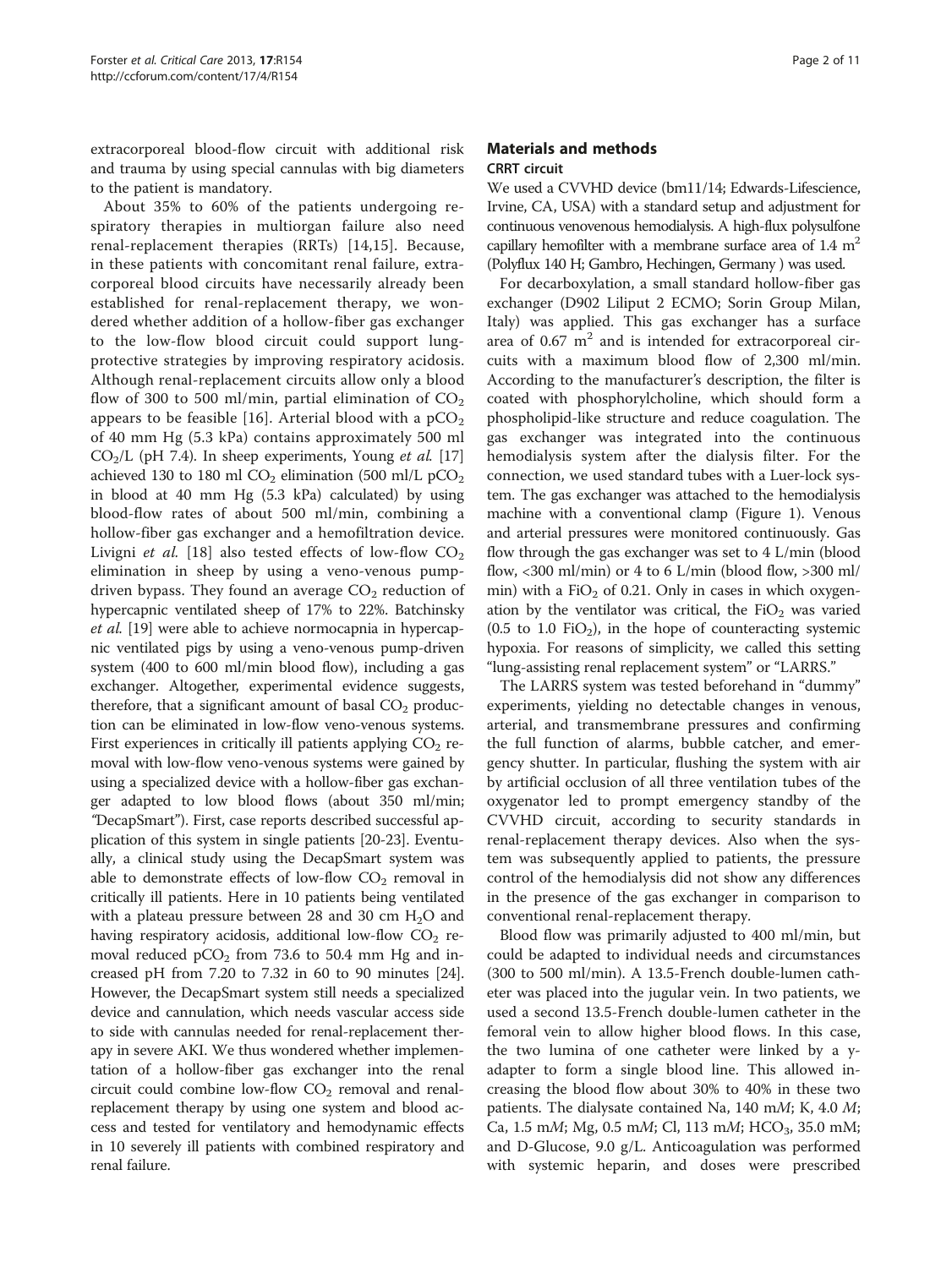<span id="page-2-0"></span>

targeting a PTT of 60 seconds or an activated clotting time (ACT), which was measured in bedside assays of 160 to 200 seconds. To prevent cooling of the patient, we used a tube heating system (Fresenius, Germany), which was set to 37°C.

# Patient inclusion

Patients were treated with the hollow-fiber gas exchanger in the renal circuit according to the individual decision of the treating physician, based on the patient's characteristics and needs. Inclusion criteria were primarily the need for renal-replacement and mechanical-ventilation therapy with concomitant hypercapnic respiratory acidosis (pH <7.25). The treatment protocol was approved by the local Ethics Committee of the University of Erlangen-Nuremberg, Germany. In all cases, written informed consent was obtained from a legal guardian of the patient before application of the gas-exchange filter was started.

All patients had a central venous catheter in addition to the double-lumen catheters used for RRT, a urinary catheter (unless they were anuric), and an invasive blood-pressure measurement. Heart rate, blood pressure,  $SaO<sub>2</sub>$ , and temperature were monitored continuously; diuresis was measured hourly, and arterial blood gases were measured in variable intervals during the whole stay at the intensive care unit. Norepinephrine infusions were applied in parallel to fluid administration to maintain a mean arterial pressure of 65 mm Hg.

#### **Statistics**

Because of the small number of patients, most results were presented for each case in absolute values or by calculating differences between baseline and 24 hours after commencing treatment. Means are expressed as mean ± SD of the mean.

# Results

#### Patient characteristics

We treated 10 patients with the hollow-filter gas exchanger (LARRS) between November 2009 and January 2011. All patients were already undergoing CVVHD because of acute renal failure and oliguria when the  $CO<sub>2</sub>$  hollow filter was applied. At inclusion, the arterial pH varied from 7.07 to 7.24; patient 7 was included to prevent progressive respiratory failure and exhaustion due to a stillcompensated respiratory acidosis (HCO<sub>3</sub>, 31 mM; pCO<sub>2</sub>, 55 mm Hg; pH 7.37). The patients' baseline characteristics are summarized in Table [1.](#page-3-0) Eight patients had community-acquired pneumonia; the other two patients had acute infectious exacerbation of COPD. Two patients (1 and 2) fulfilled ARDS criteria, but had contraindications against ECMO therapy. One patient (5) with severe ARDS was treated briefly for bridging until ECMO therapy was installed. Although this patient had preexisting high bicarbonate values (37 mm Hg) because of long-term adaptation to his COPD, this patient developed progressive respiratory acidosis (pH 7.34;  $pCO<sub>2</sub>$ , 88 mm Hg) owing to his severe respiratory failure and increasing difficulties in ventilation support. The mean APACHE II score was 29.6 (APACHE II, 22 to 35), with a mean predicted mortality of 72% (40% to 82%).

#### $CO<sub>2</sub>$  elimination in the CRRT circuit

Treatment modalities are summarized in Table [2](#page-3-0). Application of the hollow-fiber gas-exchanger CVVHD system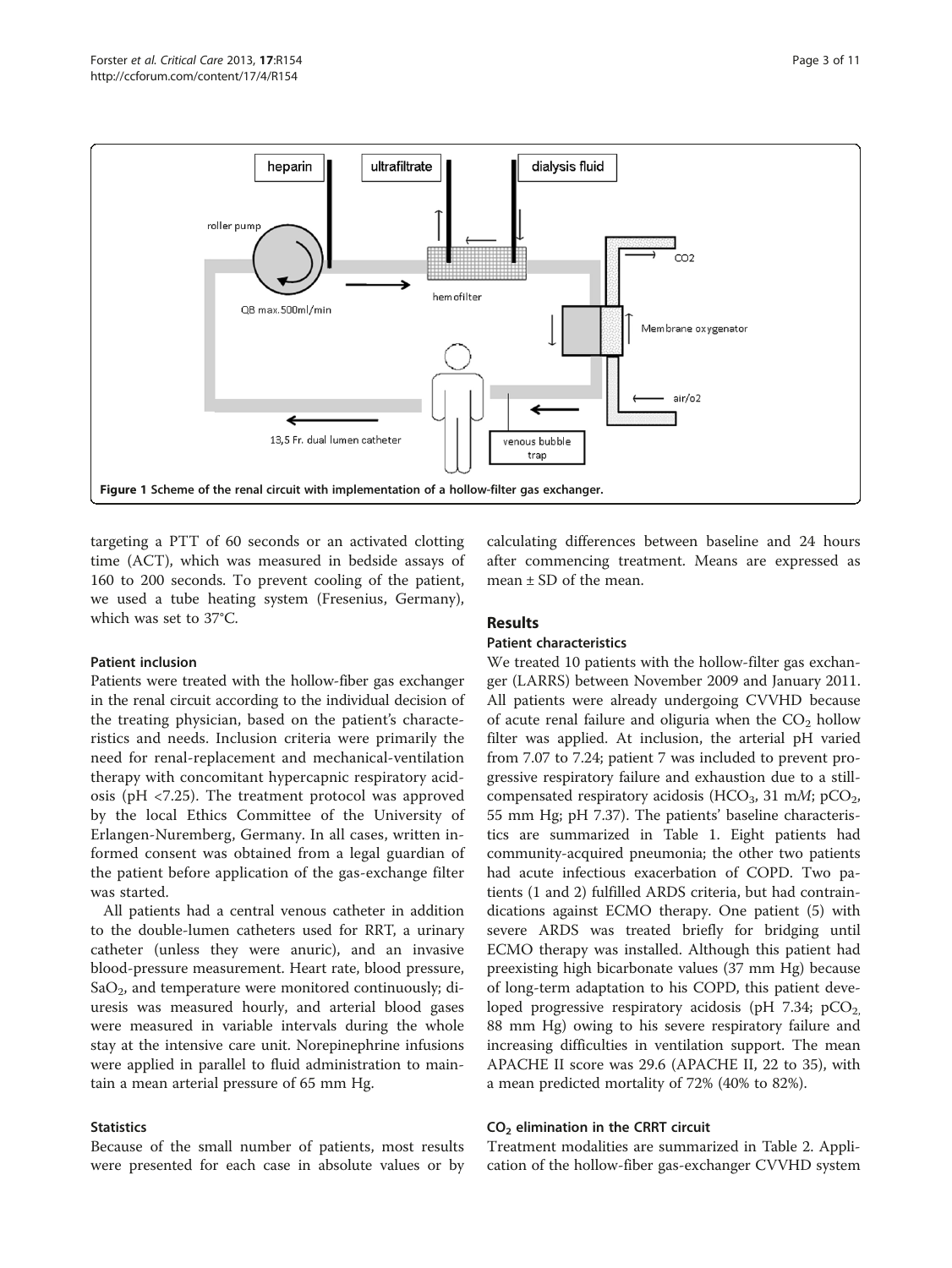|                |        |   | Number Age Gender Height<br>(cm) | (kg) |    | Weight BMI pO2/FiO2 | Apache<br>Ш | Days on<br>ventilation before<br><b>LARRS</b> | <b>Diagnosis</b>      | Outcome                    | Comment                                         |
|----------------|--------|---|----------------------------------|------|----|---------------------|-------------|-----------------------------------------------|-----------------------|----------------------------|-------------------------------------------------|
| $\mathbf{1}$   | 51     | M | 180                              | 90   | 35 | 95                  | 31          | 11                                            | $H1N1-$<br>pneumonia  | Died on ICU<br>day 3       | ECMO contraindication                           |
| $\overline{2}$ | 47     | M | 178                              | 75   | 23 | 91                  | 34          | $\mathbf{1}$                                  | $H1N1-$<br>pneumonia  | Died on ICU<br>day 4       | ECMO contraindication                           |
| 3              | 57     | F | 160                              | 55   | 17 | 141                 | 28          | 13                                            | Pneumonia             | Weaning<br>and<br>recovery |                                                 |
| $\overline{4}$ | 67     | M | 175                              | 80   | 25 | 265                 | 32          | 3                                             | COPD                  | Weaning<br>and<br>recovery |                                                 |
| 5              | 47     | M | 180                              | 80   | 25 | 58                  | 22          | 4                                             | Pneumonia,<br>COPD    | Bridging to<br><b>ECMO</b> | Died on multiple organ<br>failure 12 days later |
| 6              | $74\,$ | M | 170                              | 90   | 31 | 93                  | 35          | $\mathbf{1}$                                  | Pneumonia             | Weaning<br>and<br>recovery |                                                 |
| $\overline{7}$ | 73     | F | 155                              | 88   | 37 | 267                 | 32          | 3                                             | COPD                  | Weaning<br>and<br>recovery |                                                 |
| 8              | 73     | F | 148                              | 115  | 53 | 130                 | 33          | 6                                             | Pneumonia             | Weaning                    | Died 25 days later -<br>mesenteric ischemia     |
| 9              | 55     | M | 172                              | 86   | 29 | 100                 | 25          | 18                                            | $H1N1 -$<br>pneumonia | Weaning<br>and<br>recovery |                                                 |
| 10             | 54     | M | 180                              | 98   | 30 | 200                 | 24          | $\mathbf{1}$                                  | Pneumonia             | Weaning<br>and<br>recovery |                                                 |

<span id="page-3-0"></span>Table 1 Baseline patients' characteristics and outcomes of the 10 patients treated with the hollow-fiber gas-exchange device included in the renal-replacement circuit

was well tolerated in all cases, and no change of function of the CVVHD device and the renal-replacement filter was detectable or necessary. Blood-flow rates from 250 ml to 500 ml could be achieved in all patients (mean, 378 ml/min at 24 hours). In particular, intraluminal

pressures in the system were not altered. All patients tolerated the intervention well, and no complications occurred during the therapy. Mean heparin doses were 815 ( $t = 0$  hours) and 1,116 IU/h ( $t = 24$  hours), resulting in a mean PTT of 43 ( $t = 0$  hours) and 72 ( $t = 24$  hours)

Table 2 Treatment modalities for low-flow  $CO<sub>2</sub>$  removal integrated into the RRT circuit

| No.            | Double-lumen<br>catheter | Blood flow (ml/<br>min) |            | Dialysate flow<br>(L/h) |                      | <b>Ultrafiltration</b><br>(mI/h) |                      | Volume<br>(m <sub>l</sub> ) | (L/min)        | Gas flow Oxy FiO <sub>2</sub><br>(vol. %) | Treatment time<br>(hours) |  |
|----------------|--------------------------|-------------------------|------------|-------------------------|----------------------|----------------------------------|----------------------|-----------------------------|----------------|-------------------------------------------|---------------------------|--|
|                |                          | $t = 4 h$               | $t = 24 h$ |                         | $t = 4 h$ $t = 24 h$ |                                  | $t = 4 h$ $t = 24 h$ | $t = 24 h$                  |                |                                           |                           |  |
|                |                          | 250                     | 300        | 4.0                     | 4.0                  | 100                              | 200                  | $-645$                      | 6              | 1.00                                      | 30                        |  |
| $\overline{2}$ |                          | 330                     | 400        | 2.0                     | 2.0                  | 200                              | $\overline{0}$       | $-705$                      | $\overline{4}$ | 1.00                                      | 84                        |  |
| 3              |                          | 400                     | 400        | 2.0                     | 2.0                  | $\mathbf{0}$                     | 150                  | 605                         | $\overline{4}$ | 0.50                                      | 45                        |  |
| 4              |                          | 400                     | 400        | 2.0                     | 2.0                  | $\Omega$                         | 100                  | 1,715                       | 6              | 0.40                                      | 215                       |  |
| 5              | $\overline{2}$           | 300 <sup>a</sup>        | n.a.       | 2.0 <sup>a</sup>        | n.a.                 | 100 <sup>a</sup>                 | n.a.                 | n.a.                        | 6              | 0.21                                      | 2.5                       |  |
| 6              |                          | 500                     | 450        | 3.0                     | 3.0                  | $\mathbf{0}$                     | 100                  | 1,340                       | 6              | 0.21                                      | 191                       |  |
|                |                          | 320                     | 250        | 2.0                     | 2.0                  | 100                              | 150                  | $-3,345$                    | $\overline{4}$ | 0.21                                      | 83                        |  |
| 8              | $\overline{2}$           | 400                     | 450        | 2.0                     | 1.5                  | 40                               | 100                  | $-2,055$                    | 6              | 0.21                                      | 71                        |  |
| 9              |                          | 400                     | 500        | 2.0                     | 2.0                  | $\mathbf{0}$                     | $\mathbf{0}$         | 180                         | 6              | 0.21                                      | 92                        |  |
| 10             |                          | 250                     | 250        | 2.0                     | 2.0                  | 50                               | $\mathbf{0}$         | 2,945                       | 4              | 0.21                                      | 134                       |  |

Patient 5 was switched to ECMO after 2.5 hours of treatment and was therefore not applicable at  $t = 4$  hours and  $t = 24$  hours.  $a = 2.5$  hours. n.a., not applicable.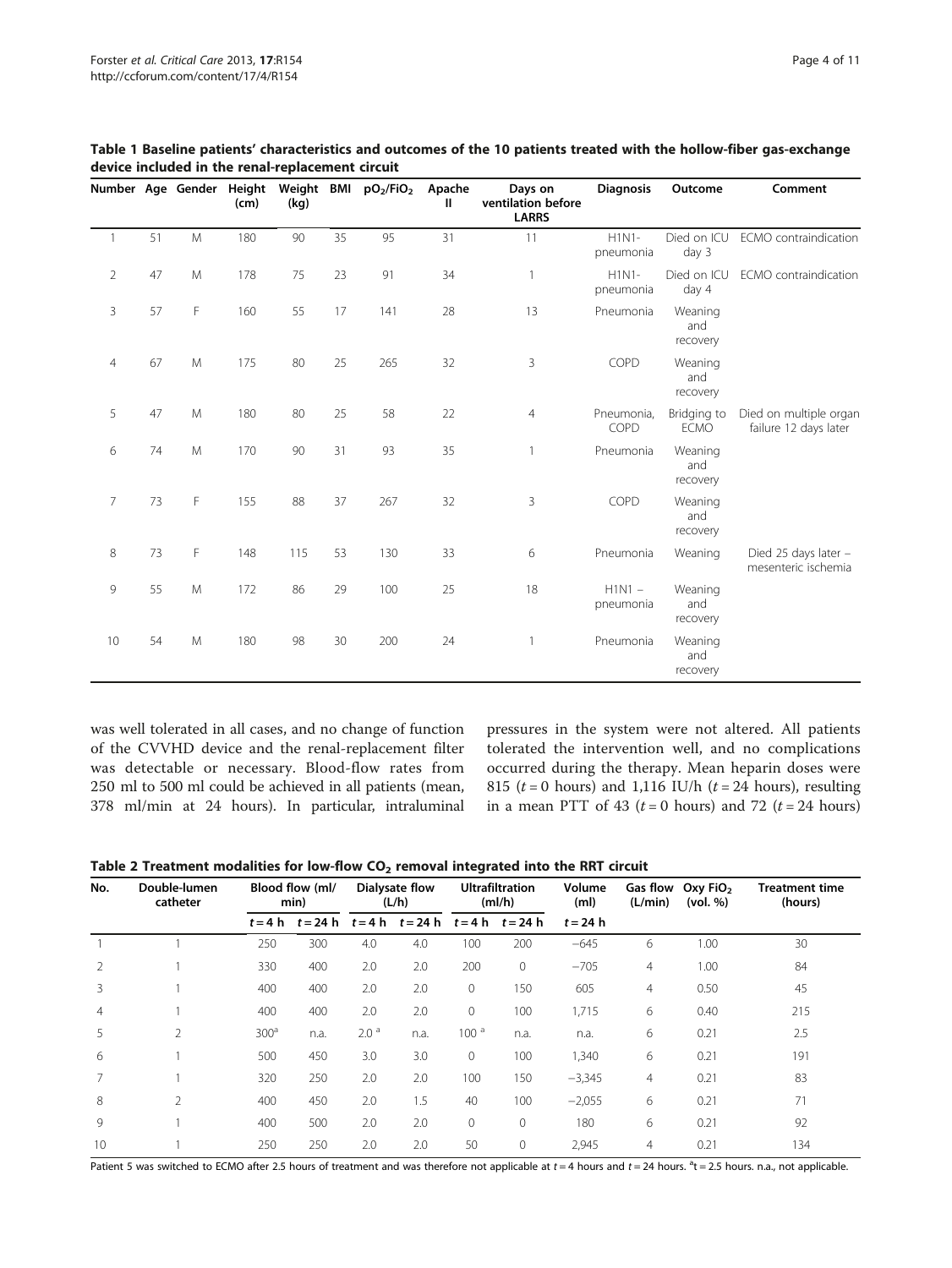seconds. Mean activated clotting time was  $177$   $(t = 0)$ hours) and 213 seconds ( $t = 24$  hours) in bedside tests (see Additional file [1:](#page-9-0) Table S1). Two episodes of clotting were observed. In one case, the renal filter clotted after 23 hours of use and had to be exchanged. In a second case, the hollow-fiber gas exchanger clotted, which led to a rapid decrease of the arterial pH and increase of  $pCO<sub>2</sub>$  in the extracorporeal system and activated pressure alarms of the dialysis machine. In this case, the hollow-fiber gas exchanger was exchanged immediately, which quickly restored  $CO<sub>2</sub>$  removal and pH compensation.

Overall, in-device blood gas analysis directly after the hollow-fiber gas exchanger showed a mean reduction of extracorporeal  $pCO<sub>2</sub>$  of 39 mm Hg (63 mm Hg before gas-exchanger to 24 mm Hg after gas-exchanger filter; see Additional file [2](#page-9-0): Figure S1), resulting in a mean increase of pH of 0.31 (pH 7.28 before filter and 7.59 after filter, mean blood flow of 377 ml/min). The  $pO<sub>2</sub>$  in the extracorporeal system increased from 41 mm Hg (before filter) to 122 mm Hg (after filter), but no change occurred in the patients' systemic  $pO_2$ . (Additional file [2](#page-9-0): Figure S1).

# Blood-gas changes during the course of therapy

Implementation of the hollow-fiber gas exchanger reduced the average systemic arterial  $pCO<sub>2</sub>$  by 17.3 mm Hg or 28.1% in about 4 hours (Table 3). The average  $pCO<sub>2</sub>$  could then be kept constant during the next 24 hours. The pH concomitantly increased by 0.12 (0.04 to 0.19) in the first 4 hours, remaining approximately constant over the next 24 hours. No change was seen in arterial bicarbonate concentrations, presumably due to continuous dialysis against bicarbonate-containing dialysate. Despite an  $FiO<sub>2</sub>$  of 1.0 in the gas flow to the gas-

exchange device and a concomitant increase in the extracorporeal  $pO_2$  in the first two patients, no change occurred in their arterial  $pO_2$ , which is consistent with the dominant role of pulmonary gas exchange for arterial  $pO_2$ . The absence of a measurable effect on oxygenation can most likely be attributed to the low blood flow and thus to the low amount of oxygen provided for systemic circulation. We therefore subsequently reduced the FiO<sub>2</sub> at the membrane oxygenator to 0.21 to avoid potential side effects or counterregulatory vascular effects in the pulmonary circulation arising from possibly increased oxygen tensions inside the pulmonary artery and pulmonary capillary bed. Despite the improvements in  $CO<sub>2</sub>$  elimination, ventilator settings remained unchanged or were slightly deescalated. In particular, at  $t =$ 24 hours, mean  $P_{\text{max}}$  could be reduced from 32.50 to 28.67 mm Hg at  $t = 24$  hours. Mean tidal volumes were slightly decreased from 8.41 to 7.34 ml PBW, eventually still not achieving 6 ml/kg PBW (Table [4](#page-5-0)).

# Hemodynamic stability

In parallel to pH correction, a marked stabilization of hemodynamics was observed (Figure [2](#page-6-0)). When the hollow-fiber gas-exchanger CVVHD system was started, nine of 10 patients received norepinephrine therapy, five of these in doses between 0.6 and 5.0 mg/h (0.13 to 0.93 μg/kg/min). In four of these five patients with higher doses, a marked hemodynamic stabilization with decreased norepinephrine doses (average 65% reduction) could be achieved during the therapy (Table [5\)](#page-7-0). In the remaining hemodynamically unstable patient (number 1), acidosis could not be corrected, and no hemodynamic stabilization occurred. In terms of volume control, patients were either ultrafiltrated because of volume

Table 3 Changes in systemic arterial pH,  $pCO<sub>2</sub>$ , bicarbonate (HCO<sub>3</sub>) from the beginning (t = 0 hours), 4 hours  $(t = 4$  hours), and 24 hours ( $t = 24$  hours) after starting low-flow CO<sub>2</sub> removal

| No.            |         | Art. pH           |         |         | Art. pCO <sub>2</sub> |                | Art. HCO <sub>3</sub> |                 |                  |  |  |  |
|----------------|---------|-------------------|---------|---------|-----------------------|----------------|-----------------------|-----------------|------------------|--|--|--|
|                | $t = 0$ | $t = 4$ hours     | ΔpH     | $t = 0$ | $t = 4$ hours         | $\Delta pCO2$  | $t = 0$               | $t = 4$ hours   | $\triangle HCO3$ |  |  |  |
|                | 7.17    | 7.25              | 0.08    | 58      | 47                    | $-11$          | 20                    | 20              | $\Omega$         |  |  |  |
| $\overline{2}$ | 7.24    | 7.28              | 0.04    | 56      | 51                    | $-5$           | 22                    | 24              | 2                |  |  |  |
| 3              | 7.10    | 7.29              | 0.19    | 77      | 49                    | $-28$          | 23                    | 23              | $\mathbf{0}$     |  |  |  |
| 4              | 7.18    | 7.34              | 0.16    | 69      | 52                    | $-17$          | 25                    | 27              | 2                |  |  |  |
| 5              | 7.24    | 7.21 <sup>a</sup> | $-0.03$ | 88      | 90 <sup>a</sup>       | $\overline{2}$ | 37                    | 34 <sup>a</sup> | $-3$             |  |  |  |
| 6              | 7.07    | 7.18              | 0.11    | 77      | 57                    | $-20$          | 20                    | 19              | $-1$             |  |  |  |
| 7              | 7.37    | 7.44              | 0.07    | 55      | 44                    | $-11$          | 31                    | 30              | $-1$             |  |  |  |
| 8              | 7.16    | 7.24              | 0.09    | 66      | 55                    | $-11$          | 23                    | 23              | $\mathbf{0}$     |  |  |  |
| 9              | 7.18    | 7.31              | 0.13    | 79      | 55                    | $-24$          | 29                    | 27              | $-2$             |  |  |  |
| 10             | 7.18    | 7.37              | 0.19    | 65      | 36                    | $-29$          | 23                    | 21              | $-2$             |  |  |  |
| Mean           | 7.18    | 7.30              | 0.12    | 69.00   | 49.56                 | $-17.3$        | 25.3                  | 23.78           | $-0.22$          |  |  |  |

Deltas indicate differences between  $t = 0$  and  $t = 4$  hours. Patient 5 was switched to ECMO after 2.5 hours of treatment and was therefore excluded from calculation of means and deltas at  $t = 4$  hours.  $a<sup>a</sup>t = 2.5$  hours.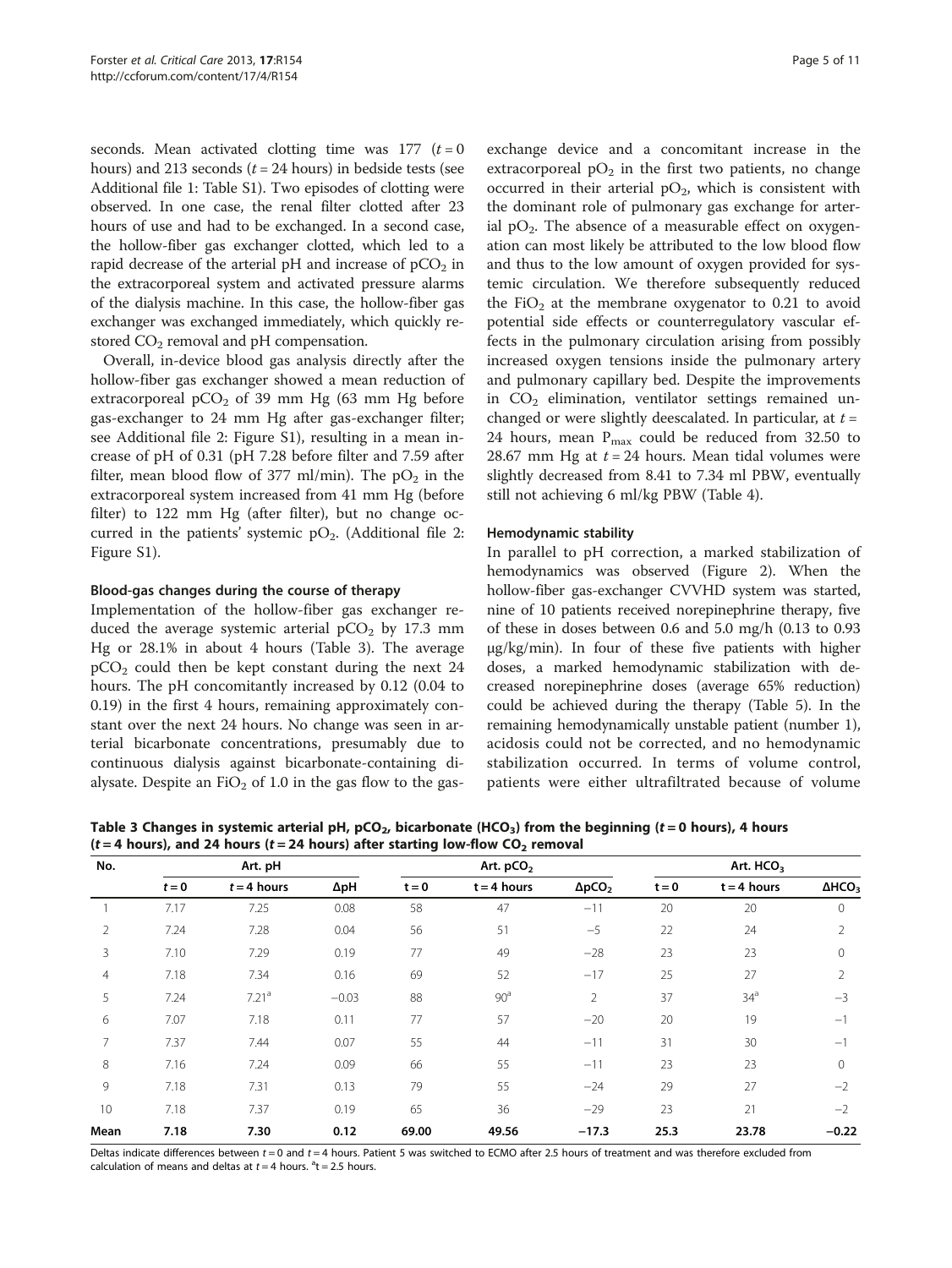| <b>Number</b>  | $FiO2$ (%) |                   |            | PEEP (mm Hq) |                 |                 | Tidal volume (ml/pbw) |                  |            | $P_{mean}$ (mm Hg) |                 |            | $P_{\text{max}}$ (mm Hg) |                 |            | <b>Breathing rate</b> |                 |            |
|----------------|------------|-------------------|------------|--------------|-----------------|-----------------|-----------------------|------------------|------------|--------------------|-----------------|------------|--------------------------|-----------------|------------|-----------------------|-----------------|------------|
|                | $t = 0$ h  | $t = 4 h$         | $t = 24 h$ | $t = 0$ h    | $t = 4 h$       | $t = 24 h$      | $t = 0$ h             | $t = 4 h$        | $t = 24 h$ | $t = 0$ h          | $t = 4 h$       | $t = 24 h$ | $t = 0$ h                | $t = 4 h$       | $t = 24 h$ | $t = 0$ h             | $t = 4 h$       | $t = 24 h$ |
|                | 0.85       | 0.95              | 1.00       | 14           | 14              | 14              | 8.6                   | 8.0              | 8.6        | 22                 | 22              | 23         | 32                       | 32              | 32         | 25                    | 23              | 20         |
|                | 1.00       | 0.95              | 1.00       | 14           | 16              | 20              | 7.5                   | 5.8              | 5.1        | 22                 | 22              | 23         | 32                       | 32              | 30         | 22                    | 22              | 30         |
| 3              | 0.55       | 0.55              | 0.50       | 10           | 10              | 10 <sup>°</sup> | 8.3                   | 8.2              | 7.6        | 19                 | 18              | 19         | 35                       | 32              | 34         | 30                    | 28              | 28         |
| $\overline{4}$ | 0.40       | 0.40              | 0.35       | 8            | 8               | 8               | 8.2                   | 8.2              | 7.2        | 17                 | 17              | 15         | 32                       | 31              | 27         | 20                    | 20              | 20         |
|                | 1.00       | 1.00 <sup>a</sup> | n.a.       | 13           | 13 <sup>a</sup> | n.a.            | 8.6                   | 6.5 <sup>a</sup> | n.a.       | 23                 | 23 <sup>a</sup> | n.a.       | 40                       | 40 <sup>a</sup> | n.a.       | 20                    | 24 <sup>a</sup> | n.a.       |
| 6              | 1.00       | 0.95              | 0.60       | 12           | 12              | 12              | 9.0                   | 8.8              | 8.0        | 20                 | 19              | 19         | 34                       | 33              | 31         | 20                    | 20              | 20         |
|                | 0.37       | 0.37              | 0.37       | 12           | 12              | 10 <sup>°</sup> | 9.6                   | 9.5              | 8.1        | 16                 | 14              | 13         | 27                       | 23              | 21         | 12                    |                 | 14         |
| 8              | 0.50       | 0.50              | 0.50       | 15           | 15              | 15              | 9.8                   | 8.4              | 6.7        | 21                 | 21              | 21         | 33                       | 33              | 30         | 20                    | 20              | 26         |
| 9              | 0.80       | 0.70              | 0.60       | 12           | 12              | 14              | 7.9                   | 9.6              | 7.7        | 19                 | 19              | 18         | 28                       | 28              | 25         | 28                    | 28              | 24         |
| 10             | 0.40       | 0.40              | 0.50       | 12           | 12              | 12              | 6.6                   | 8.6              | 7.1        | 19                 | 19              | 18         | 32                       | 32              | 28         | 26                    | 26              | 26         |
| Mean           | 0.69       | 0.64              | 0.60       | 12.20        | 12.33           | 12.78           | 8.41                  | 8.34             | 7.34       | 19.80              | 19.00           | 18.78      | 32.50                    | 30.67           | 28.67      | 22.30                 | 22.11           | 23.11      |

<span id="page-5-0"></span>Table 4 Ventilator settings from the beginning (t = 0 hours), 4 hours (t = 4 hours) and 24 hours (t = 24 hours) after starting low-flow CO<sub>2</sub> removal

n.a., not applicable. Patient 5 was switched to ECMO after 2.5 hours of treatment and was therefore excluded from calculation of means at  $t = 4$  hours and  $t = 24$  hours.  $a<sup>a</sup>t = 2.5$  hours.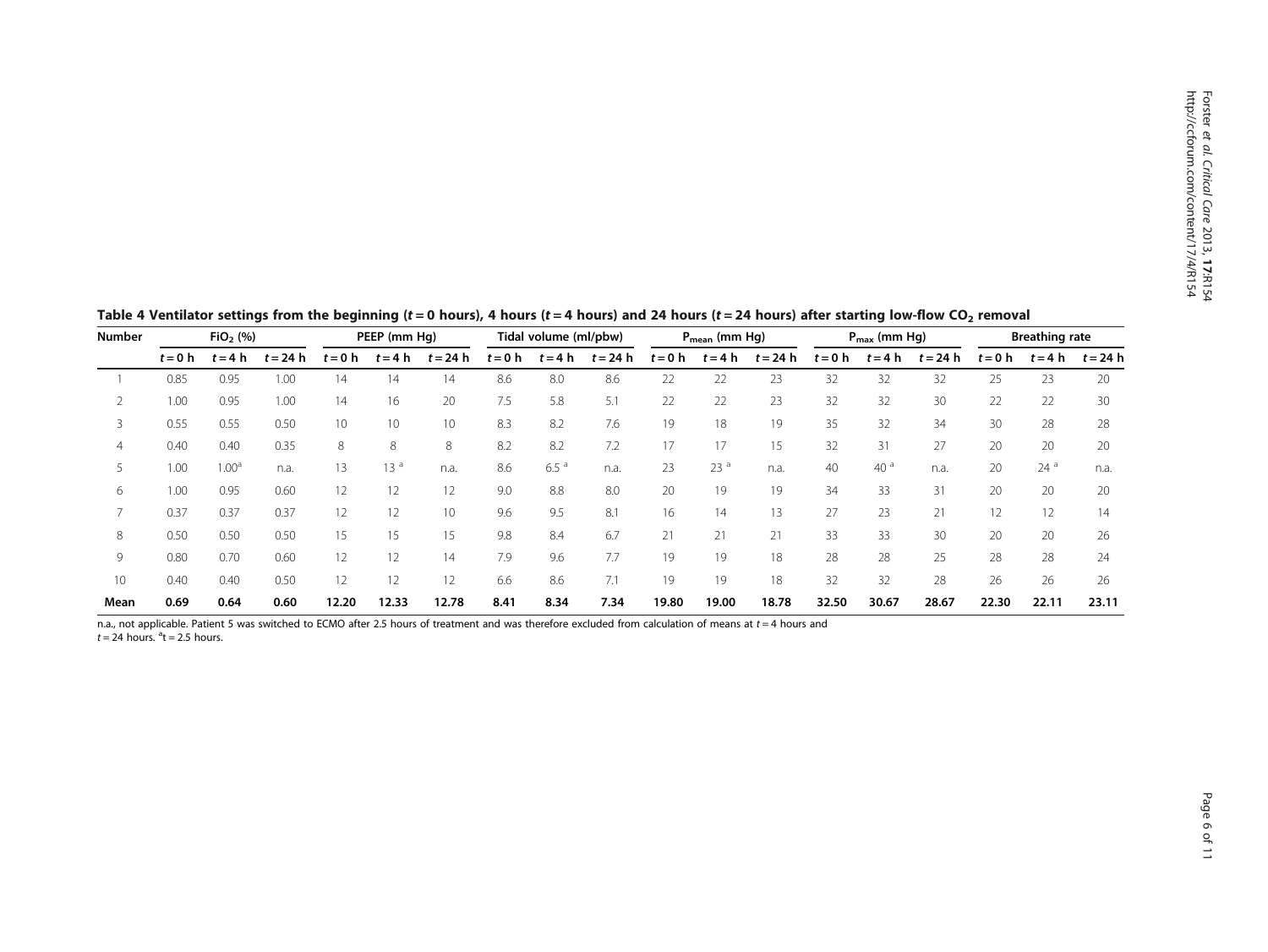<span id="page-6-0"></span>

overload in lung failure in the first 24 hours (four patients, -645 to −3,345 ml/24 hours) or received volume replacement as part of hypertensive shock therapy (six patients, 180 to 2,945 ml/24 hours). No obvious difference was seen in the response to  $CO<sub>2</sub>$  elimination between patients in whom either negative or positive fluid balance was achieved. Exemplary time courses of  $pH$ ,  $pCO<sub>2</sub>$ , and norepinephrine dose in two patients who were successfully treated with the low-flow RRT system are shown in Figure [3](#page-8-0).

# Patients' outcome

No serious adverse events could be attributed to the hollow-fiber gas exchanger or the RRT circuit during treatment of the patients. Seven of 10 patients were successfully weaned from the low-flow  $CO<sub>2</sub>$  removal system, improved their pulmonary function, and recovered from critical illness (Table [1\)](#page-3-0).

In the two patients (patients 1 and 2), who had contraindications for ECMO therapy, low-flow  $CO<sub>2</sub>$  removal was applied into the preexisting CVVHD devices as an additional limited therapy option in very severe multiple organ failure: both patients had H1N1 infection with pulmonary ARDS and very low oxygenation indices (95/91). Patient 1 had also a severe liver failure secondary to preexisting alcoholic liver cirrhosis Child C. He died at day 3 after study inclusion. Patient 2 had Hodgkin disease and was undergoing chemotherapy. He had acquired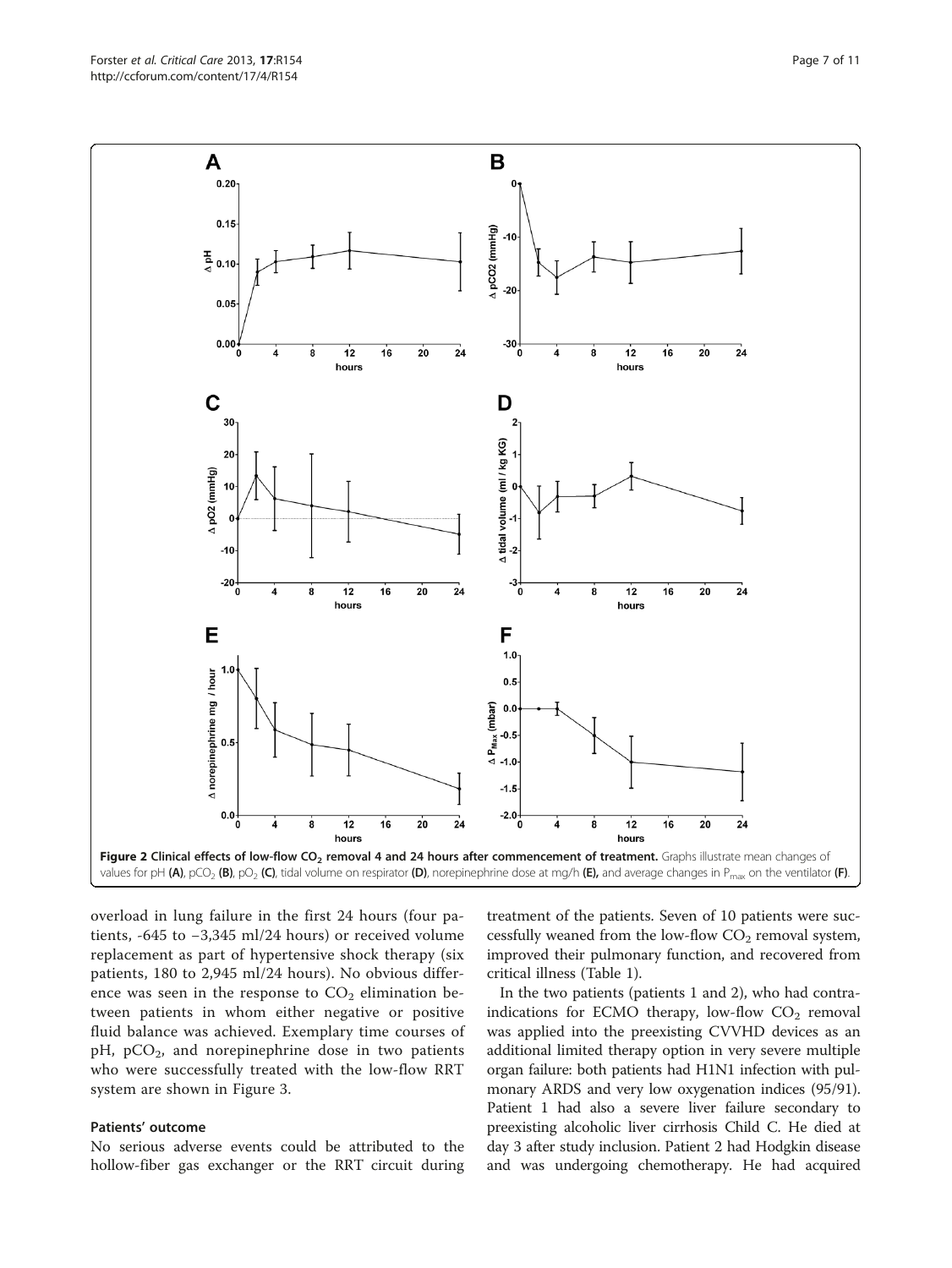| <b>Number</b> |       | MAP (mm Hq)     |       | <b>Heart rate</b> |                  |       | Norepinephrine (mg/h) Norepinephrine (µg/kg/min) |                  |                                                      |      |                   |                                           | Lactate (mg/dl) |                |       |  |
|---------------|-------|-----------------|-------|-------------------|------------------|-------|--------------------------------------------------|------------------|------------------------------------------------------|------|-------------------|-------------------------------------------|-----------------|----------------|-------|--|
|               |       |                 |       |                   |                  |       |                                                  |                  | t=0h t=4h t=24h t=0h t=4h t=24h t=0h t=4h t=24h t=0h |      | $t = 4 h$         | $t = 24 h$ $t = 0 h$ $t = 4 h$ $t = 24 h$ |                 |                |       |  |
|               | 83    | 73              | 66    | 120               | 110              | 100   | 2.6                                              | 3.2              | 5.2                                                  | 0.48 | 0.59              | 0.96                                      | 49              | 59             | 124   |  |
| 2             | 57    | 73              | 80    | 120               | 110              | 125   | 0.2                                              | 0.2              | 0.4                                                  | 0.04 | 0.04              | 0.08                                      | 12              | 12             | 4.2   |  |
| 3             | 80    | 87              | 73    | 80                | 85               | 90    | 0.2                                              | 0.0              | 0.0                                                  | 0.06 | 0.00              | 0.00                                      |                 | 9              | 6     |  |
| 4             | 80    | 80              | 87    | 110               | 105              | 100   | 0.6                                              | 0.5              | 0.3                                                  | 0.13 | 0.10              | 0.06                                      | 14              | 16             | 18    |  |
| 5             | 73    | 76 <sup>a</sup> | n.a.  | 110               | 100 <sup>a</sup> | n.a.  | 0.2                                              | 0.3 <sup>a</sup> | n.a.                                                 | 0.04 | 0.06 <sup>a</sup> | n.a.                                      | 11              | 9 <sup>a</sup> | n.a.  |  |
| 6             | 70    | 77              | 93    | 110               | 90               | 90    | 5.0                                              | 2.0              | 1.0                                                  | 0.93 | 0.37              | 0.18                                      | 43              | 47             | 12    |  |
|               | 70    | 73              | 90    | 70                | 65               | 95    | 0.1                                              | 0.0              | 0.0                                                  | 0.02 | 0.00              | 0.00                                      | 6               | 7              | 9     |  |
| 8             | 66    | 63              | 73    | 110               | 90               | 90    | 1.2                                              | 1.2              | 0.9                                                  | 0.17 | 0.17              | 0.13                                      | 12              | 13             | 14    |  |
| 9             | 80    | 82              | 73    | 105               | 110              | 110   | 0.0                                              | 0.0              | 0.0                                                  | 0.00 | 0.00              | 0.00                                      |                 | 7              | 8     |  |
| 10            | 73    | 87              | 93    | 100               | 85               | 80    | 1.9                                              | 0.9              | 0.0                                                  | 0.32 | 0.15              | 0.00                                      | 10              | 12             | 9     |  |
| Mean          | 73.20 | 77.22           | 80.89 | 103.50            | 94.44            | 97.78 | n.a.                                             | n.a.             | n.a.                                                 | 0.22 | 0.16              | 0.16                                      | 17.10           | 20.22          | 22.69 |  |

<span id="page-7-0"></span>Table 5 Hemodynamic parameters from the beginning ( $t = 0$  h), 4 hours ( $t = 4$  h), and 24 hours ( $t = 24$  h) after starting low-flow  $CO<sub>2</sub>$  removal

n.a., not applicable. Patient 5 was switched to ECMO after 2.5 hours of treatment and was therefore excluded from calculation of means at  $t = 4$  hours and  $t = 24$  hours.  $^{\circ}$ t = 2.5 hours.

H1N1 and concomitant Aspergillus fumigatus pneumonia. We eventually limited intensive care support because of the overall poor prognosis and in line with the patient's provision. He died at day 4 after commencing intensive care therapy. Patient 5, with ARDS due to pneumonia, was bridged to ECMO therapy for only 2.5 hours, before ECMO cannulas were applied and an ECMO device was available. He died 12 days later of multiorgan failure despite continued ECMO therapy.

# **Discussion**

For the first time we here report the use of a low-flow hollow-fiber gas exchanger implemented in a CRRT circuit in a small series of critically ill patients. The simple device proved to be efficient in terms of  $CO<sub>2</sub>$  elimination, was well tolerated, and did not lead to adverse events. Concomitant renal-replacement therapy was in no way compromised, and alarm functions of the CRRT system ensured safety control for the gas-exchange device.

The concept of permissive hypercapnia has been developed to reduce baro- and volutrauma during ventilation. Increased  $CO<sub>2</sub>$  levels have been shown to be associated with some potentially beneficial (for example, antiinflammatory effects), but the resulting acidosis also induces hemodynamic instability and potential cellular adverse effects [\[4](#page-9-0)-[7\]](#page-9-0). In our case series in eight of 10 patients, application of the gas-exchange filter led to a rapid, partial, or complete correction of the pH and a significant reduction of the  $pCO<sub>2</sub>$  within 4 hours. Ranges of  $CO<sub>2</sub>$  reduction and pH correction were overall comparable to results obtained in the previous study of Terragni et al. [[24\]](#page-10-0) using a standalone low-flow  $CO_2$ removal system. In five of six hemodynamically unstable patients requiring higher doses of norepinephrine

( $>0.5$  mg/h/ $>0.1$  μg/kg/min), pH correction was in line with a marked reduction of vasopressor needs and an improved hemodynamic stability. Norepinephrine doses could be reduced to approximately one half after 6 to 8 hours on average; in three patients, vasopressors could even be stopped. Hemodynamic stability correlated with pH correction by enhanced  $CO<sub>2</sub>$  elimination.

In the CRRT circuit used, blood flow was limited to 500 ml/min at maximum, provided that catheter flow was optimal. We here used a high ratio of blood to gas flow to achieve maximum  $CO<sub>2</sub>$  elimination, although lower blood/gas-flow ratios would be potentially effective as well. Achieved CO<sub>2</sub> removal allowed correction of acidosis, but we did not find a significant contribution to the systemic oxygenation of the patients even when higher  $FiO<sub>2</sub>$  together with high gas/blood-flow ratios were applied. Thus, additional systemic oxygenation cannot be achieved with this low-flow device and is reserved for extracorporeal lung replacement therapies with higher flow rates, as in ECMO or PECLA therapy.

As it was a pilot, nonrandomized proof-of-concept study, our study has several inherent limitations. First, implementation of the device was one of multiple interventions in the severely ill patients under investigation. Treatment included volume administration, antibiotic treatment, and further co-medication to treat the underlying disease, which was sepsis in eight of 10 cases. Treatment of acidosis was not confined to  $CO<sub>2</sub>$  elimination by the respirator and the hollow-fiber gas exchanger, but also included bicarbonate filtrate substitution and proton dialysis during the course of renalreplacement therapy. However, the time course of blood  $pH$  and  $pCO<sub>2</sub>$  in individual patients with immediate responses after the implementation of the hollow-fiber gas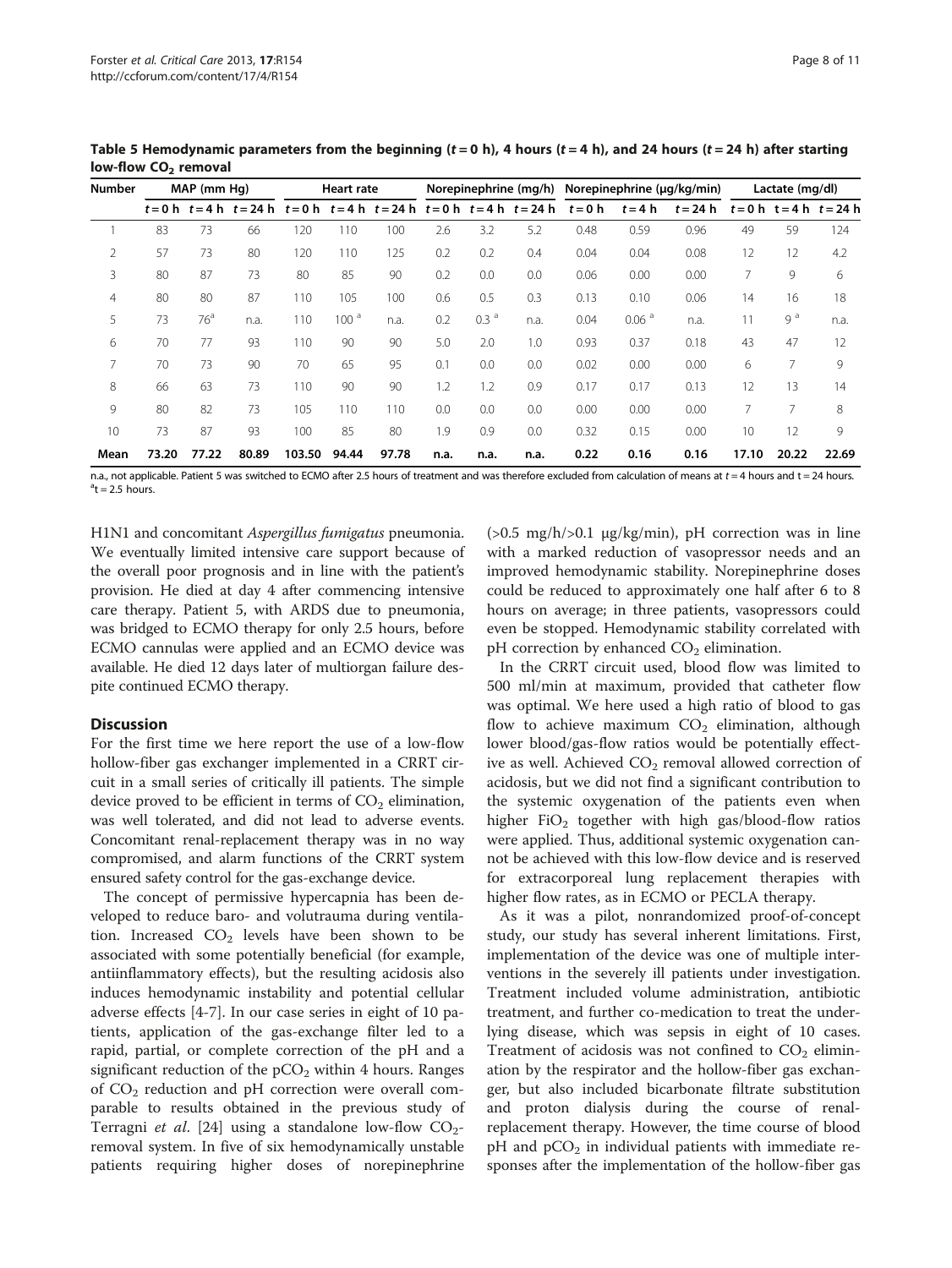<span id="page-8-0"></span>

exchanger clearly argue for a causal impact of the device. Moreover, metabolic acidosis was already balanced by bicarbonate dialysis, when low-flow  $CO<sub>2</sub>$  removal was started, and bicarbonate levels remained more or less stable during renal-replacement therapy and therefore most likely did not contribute to the observed effects. Second, we did not apply a standardized ventilation protocol, which would have allowed testing for effects of the intervention on ventilatory requirements or achieving low tidal volumes of 6 ml/kg PBW or less. However, in our clinical setting, the hollow-fiber gas exchanger in

a low-flow circuit  $CO<sub>2</sub>$  at least compensated for respiratory acidosis and avoided further increases in ventilation settings or even led to slight reductions of peak pressure despite ongoing respiratory failure. Statistically, the overall survival in this small series was much higher than predicted by the calculated APACHE II scores of the patients, but a sample size of 10 patients certainly does not allow drawing any conclusions in respect to outcomes.

Despite this principal limitation of the hollow-fiber gas exchanger inserted into an RRT circuit, the system may have significant advantages in settings where the control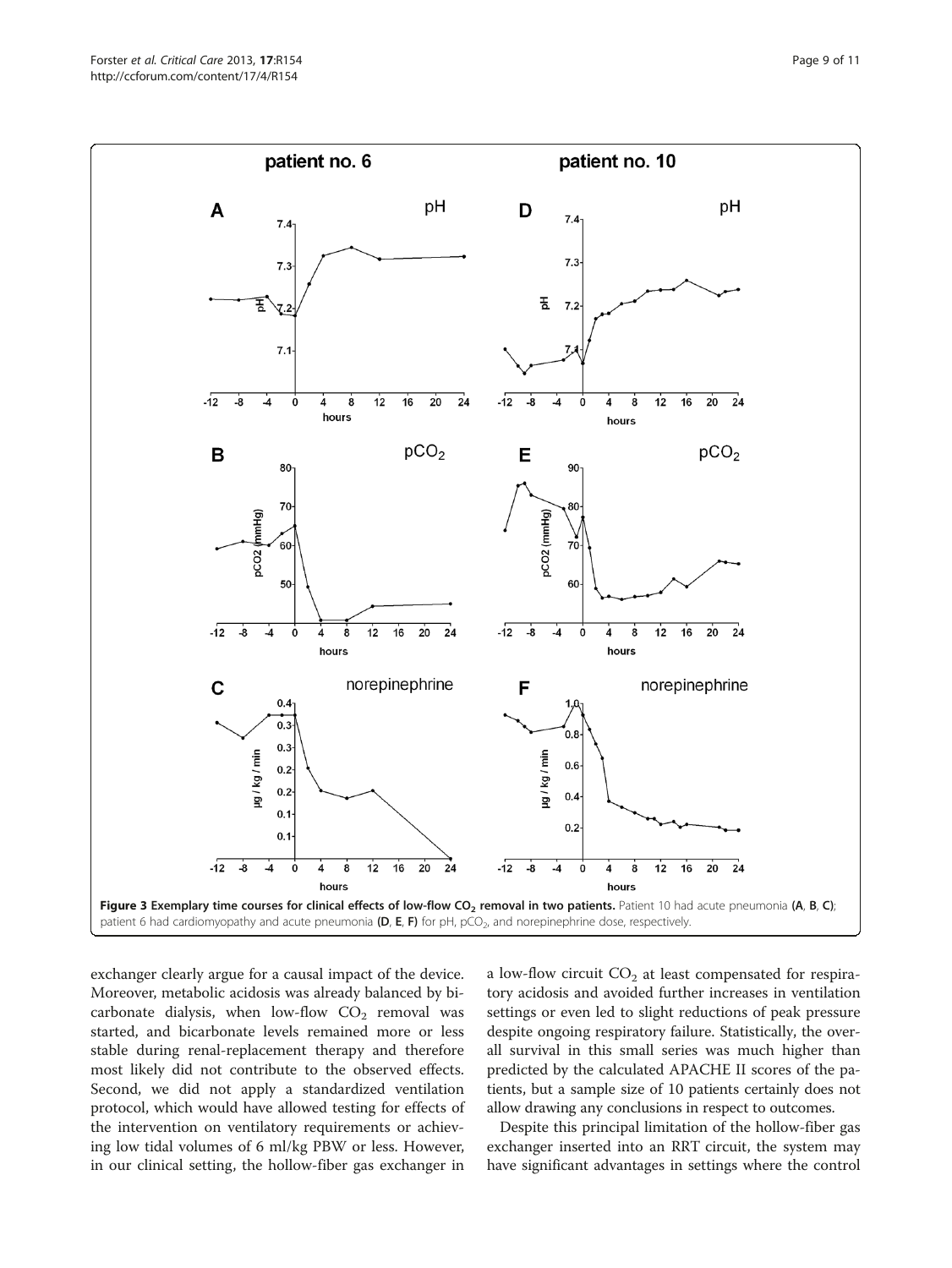<span id="page-9-0"></span>of hypercapnia is desirable, including less-severe ARDS, when ECMO therapy is either still not indicated or simply not available. The advantages of applying a hollow-fiber gas exchanger in a CRRT circuit include its simplicity and its potential applicability in nonspecialized centers, which are experienced in renal-replacement therapy, as well as the fact that no additional catheter placements are needed. In contrast to many ECMO devices, available RRT machines are more secure and are equipped with distinct alarm systems, which allow emergency shut-off due to air or clots in the blood circuits. Regional anticoagulation with citrate was not performed in conjunction with the described setting, because of the necessity for increased blood flows, but regional anticoagulation protocols could possibly be developed, because a hemofilter allowing clearance of calcium-citrate complexes is included in the system, which is not the case in systems with isolated hollow-fiber gas exchangers.

# Conclusions

Implementation of a hollow-fiber gas exchanger in a lowflow CRRT circuit was feasible and safe and let to a significant  $CO<sub>2</sub>$  removal and rapid correction of arterial pH in critically ill patients with acute renal and respiratory failure, with a positive impact on hemodynamic stability. Integration of a hollow-fiber gas exchanger could thus be potentially an additive tool in the armamentarium of treatment modalities in patients with multiorgan failure. To this end, additional, larger, and controlled studies are certainly needed to assess the impact of low-flow  $CO<sub>2</sub>$  removal on ventilator settings and patient prognosis.

# Key messages

- Implementation of a hollow-fiber gas exchanger in a low-flow CRRT circuit was feasible and safe
- Low-flow  $CO<sub>2</sub>$  removal in a CRRT circuit significantly removed  $CO<sub>2</sub>$  and allowed rapid correction of arterial pH in critically ill patients with acute renal and respiratory failure
- Correction of arterial pH contributed to hemodynamic stabilization of the patient
- Low-flow  $CO<sub>2</sub>$  did not significantly contribute to systemic oxygenation
- Low-flow  $CO<sub>2</sub>$  removal complements but did not substitute ECMO or PECLA therapy, when ECMO/ PECLA was indicated

# Additional files

[Additional file 1: Table S1.](http://www.biomedcentral.com/content/supplementary/cc12833-S1.doc) Anticoagulation therapy and clotting values after starting low-flow  $CO<sub>2</sub>$  removal. n.a., not applicable.

[Additional file 2: Figure S1.](http://www.biomedcentral.com/content/supplementary/cc12833-S2.tiff) In device pre- and postfilter pH,  $pCO<sub>2</sub>$  and pO2 blood-gas measurements values.

#### Abbreviations

ACT: Activated clotting time; AKI: Acute kidney injury; ALI: Acute lung injury; ARDS: Acute respiratory distress syndrome; CRRT: Continuous renalreplacement therapy; CVVHD: Continuous veno-venous hemodialysis; ECMO: Extracorporeal membrane oxygenation; LARRS: Lung-assisting renal-replacement system; PBW: Predicted body weight; PECLA: Pumpless extracorporeal lung assist; RRT: Renal-replacement therapy.

#### Competing interests

Sorin (Milan, Italy) provided the hollow-fiber gas exchangers without cost. The authors declare that they have no competing interests.

# Authors' contributions

CF participated in the design of the study, carried out the data acquisition and analysis, and participated in drafting the manuscript. JS primarily established the LARRS system and controlled the technical application. SJ and KUE participated in the design of the study and participated in drafting the manuscript. CW conceived of and designed the study, carried out the coordination, and drafted the manuscript. All authors read and approved the final manuscript.

#### Received: 22 March 2013 Accepted: 9 July 2013 Published: 24 July 2013

#### References

- Malhotra A: Low-tidal-volume ventilation in the acute respiratory distress syndrome. N Engl J Med 2007, 357:1113-1120.
- 2. Walkey AJ, Summer R, Ho V, Alkana P: Acute respiratory distress syndrome: epidemiology and management approaches. J Clin Epidemiol 2012, 4:159–169.
- 3. Amato MB, Barbas CS, Medeiros DM, Magaldi RB, Schettino GP, Lorenzi-Filho G, Kairalla RA, Deheinzelin D, Munoz C, Oliveira R, Takagaki TY, Carvalho CR: Effect of a protective-ventilation strategy on mortality in the acute respiratory distress syndrome. N Engl J Med 1998, 338(6):347–354.
- 4. O'Croinin D, Ni Chonghaile M, Higgins B, Laffey JG: Bench-to-bedside review: permissive hypercapnia. Crit Care 2005, 9:51–59.
- 5. Curley G, Contreras MM, Nichol AD, Higgins BD, Laffey JG: Hypercapnia and acidosis in sepsis: a double-edged sword? Anesthesiology 2010, 112:462–472.
- 6. Ijland MM, Heunks LM, van der Hoeven JG: Bench-to-bedside review: hypercapnic acidosis in lung injury–from "permissive" to"therapeutic. Crit Care 2010, 14:237.
- 7. Ismaiel NM, Henzler D: Effects of hypercapnia and hypercapnic acidosis on attenuation of ventilator-associated lung injury. Minerva Anestesiol 2011, 77:723–733.
- 8. Sidebotham D, McGeorge A, McGuinness S, Edwards M, Willcox T, Beca J: Extracorporeal membrane oxygenation for treating severe cardiac and respiratory failure in adults: part 2, technical considerations. J Cardiothorac Vasc Anesth 2010, 24:164–172.
- 9. Allen S, Holena D, McCunn M, Kohl B, Sarani B: A review of the fundamental principles and evidence base in the use of extracorporeal membrane oxygenation (ECMO) in critically ill adult patients. J Intensive Care Med 2011, 26:13–26.
- 10. Peek GJ, Mugford M, Tiruvoipati R, Wilson A, Allen E, Thalanany MM, Hibbert CL, Truesdale A, Clemens F, Cooper N, et al: Efficacy and economic assessment of conventional ventilatory support versus extracorporeal membrane oxygenation for severe adult respiratory failure (CESAR): a multicentre randomised controlled trial. Lancet 2009, 374:1351–1363.
- 11. Bein T, Zimmermann M, Hergeth K, Ramming M, Rupprecht L, Schlitt HJ, Slutsky AS: Pumpless extracorporeal removal of carbon dioxide combined with ventilation using low tidal volume and high positive end-expiratory pressure in a patient with severe acute respiratory distress syndrome. Anaesthesia 2009, 64:195–198.
- 12. Zimmermann M, Bein T, Arlt M, Philipp A, Rupprecht L, Mueller T, Lubnow M, Graf BM, Schlitt HJ: Pumpless extracorporeal interventional lung assist in patients with acute respiratory distress syndrome: a prospective pilot study. Crit Care 2009, 13:R10.
- 13. Bein T, Weber-Carstens S, Goldmann A, Muller T, Staudinger T, Brederlau J, Muellenbach R, Dembinski R, Graf BM, Wewalka M, et al: Lower tidal volume strategy (approximately 3 ml/kg) combined with extracorporeal CO2 removal versus"conventional" protective ventilation (6 ml/kg) in